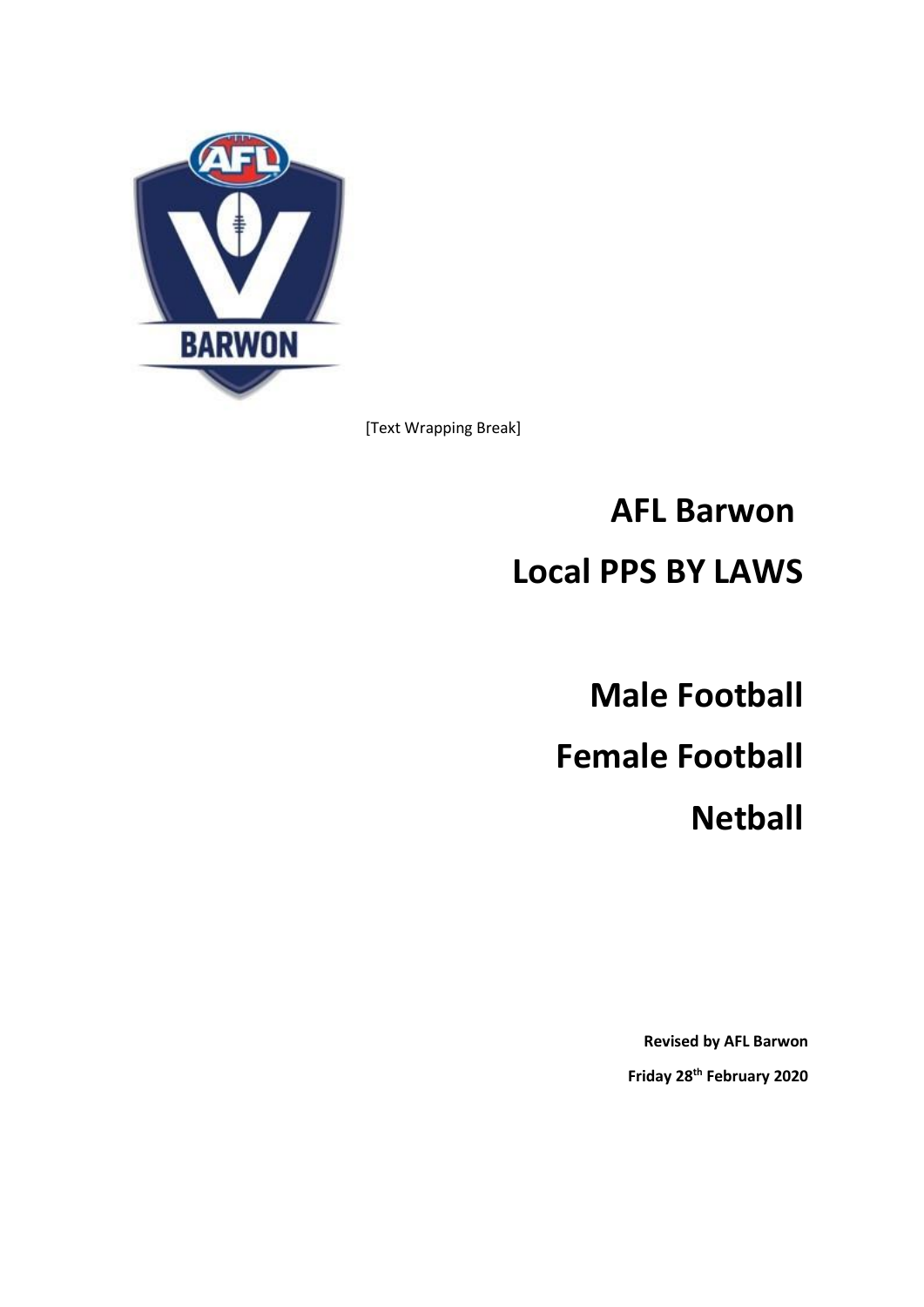# 1**. Player Points System**

AFL Barwon affiliated leagues and Competitions must comply with the provisions of the relevant governing policies:

- AFL Victoria Player Points System Policy.
- AFL Barwon Netball Player Points System Policy
- AFL Barwon Women's Football Player Points System Policy

**The application and interpretation of these Policies is at the absolute discretion of the AFL Barwon Player Points Panel and Commission.**

# 1.1 **Definition of "Home Player" for AFL BARWON Leagues – Refer to Relevant Policy**

# **Male Football Only**

In addition to the requirements outlined in 5.2.1 of the AFL Victoria Player Points System Policy, a Club may claim a junior aligned "home player" in the following circumstances:

1.1.1 Where an MOU is in place between two Senior Clubs affiliated with AFL Barwon that recognises they oversee and govern a single Junior Club; any exiting Under 19 player (or highest aged junior competition) who has met the requirements specified in 5.2.1 of the AFL Victoria Player Points System Policy will be a "home player" at either of the two participating Senior Clubs that have entered into the MOU until they have played 18 first grade games and will then be fixed as a home player at the club where they have first played 18 or more first grade games.

1.1.2 Games played on "permit" are not included in these assessments.

1.1.3 Where there is any difference or dispute as to whether a player is a "home player" then this will be determined by AFL BARWON in its absolute discretion.

Note: A player may have multiple "home clubs".

# 1.2 **Allocation of Points for Under 19 Players**

1.2.1 If a player has played less than 5 games of Under 19 A football and a minimum of 6 Under 19B football (ie club has 2 Under 19 teams) in the previous season and transfers clubs they are regarded as a community player (2 Points) for the PPS

# 2. **AFL BARWON Player Points Panel (PPP)**

AFL BARWON may appoint persons to a Player Points Panel. The panel will be a minimum of 3 members and will comprise:

- AFL Barwon Head Of Operations
- the AFL BARWON Operations Managers (Football & Netball);
- an AFL BARWON staff member; and
- If any appointed member is unavailable, a suitable replacement from AFL Barwon staff will be nominated as a replacement.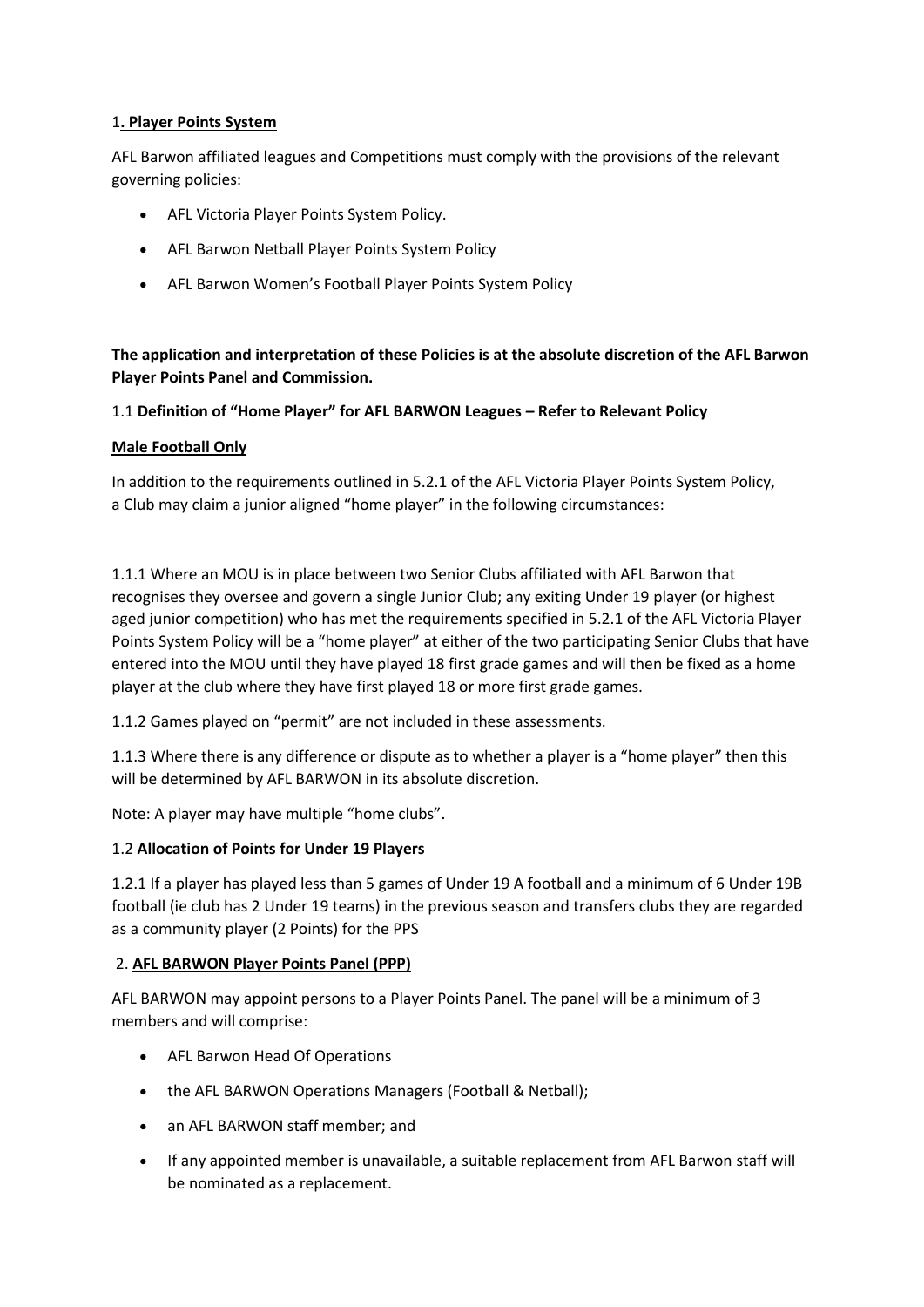# 2.1 **Jurisdiction of AFL BARWON Player Points Panel – Individual Player Assessment**

2.1.1 Clubs may make application in writing to the relevant AFL BARWON Operations Manager for reassessment of a player's points allocation within 7 days of the player's points being allocated by AFL BARWON pursuant to the AFL Victoria Player Points System framework, but no later than 3 days before the player's first Home & Away game with that club.

2.1.1 The application must address the matters set out in 2.2 in the AFL Barwon Local PPS By-Laws. Any supporting evidence should be submitted with the application.

2.1.2 All applications for individual player points reassessment will be considered by the "PPP" each Wednesday morning on a weekly basis. Clubs will be advised of the outcome by 5.00pm on the same day. Any applications received after 9.00am Wednesday will not be considered until the following week, if they play in the Senior Male Football, Senior Female Football, or A Grade Netball Team, the individual player will forfeit the chance to have their points reassessed and incur their original assessment of points. Once a player has played in the Senior (Highest Graded) Team for a club, any request for a reduction to their assessed points will not be considered. (Retrospective requests will not be considered)

2.1.3 Decisions of the PPP will be by majority vote.

2.1.4 The PPP is not obliged to give reasons for its decision

2.1.5 AFL BARWON will provide written notification to the Club within 24 hours of the PPP making its decision.

# 2.2 **Considerations for Individual Reassessments**

# **The guide below will be used by the PPP when assessing club submissions. The application of these guidelines will be at the absolute discretion of the PPP.**

# 2.2.1 **Contracted Player**

- Any player who is to receive in excess of:
- Male Football \$250
- Netball \$75
- Female Football N/A

per Senior game in the current season will not be considered for any points reduction.

#### 2.2.2 **University Placement**

- No reduction in assessed points will be considered, but additional points may not be applied only where the relocation has resulted in the player registering at 3 or more community clubs in 3 seasons **as** referenced in Clause 6.4 of AFL Victoria Player Points System Policy.
- If a player has been relocated due to a University placement, consideration for nonapplication of extra points as above will only be given if:
- Acceptable evidence of current enrolment is provided with the application
- The distance relocated is considered by the PPP too excessive to continue playing for their previous club.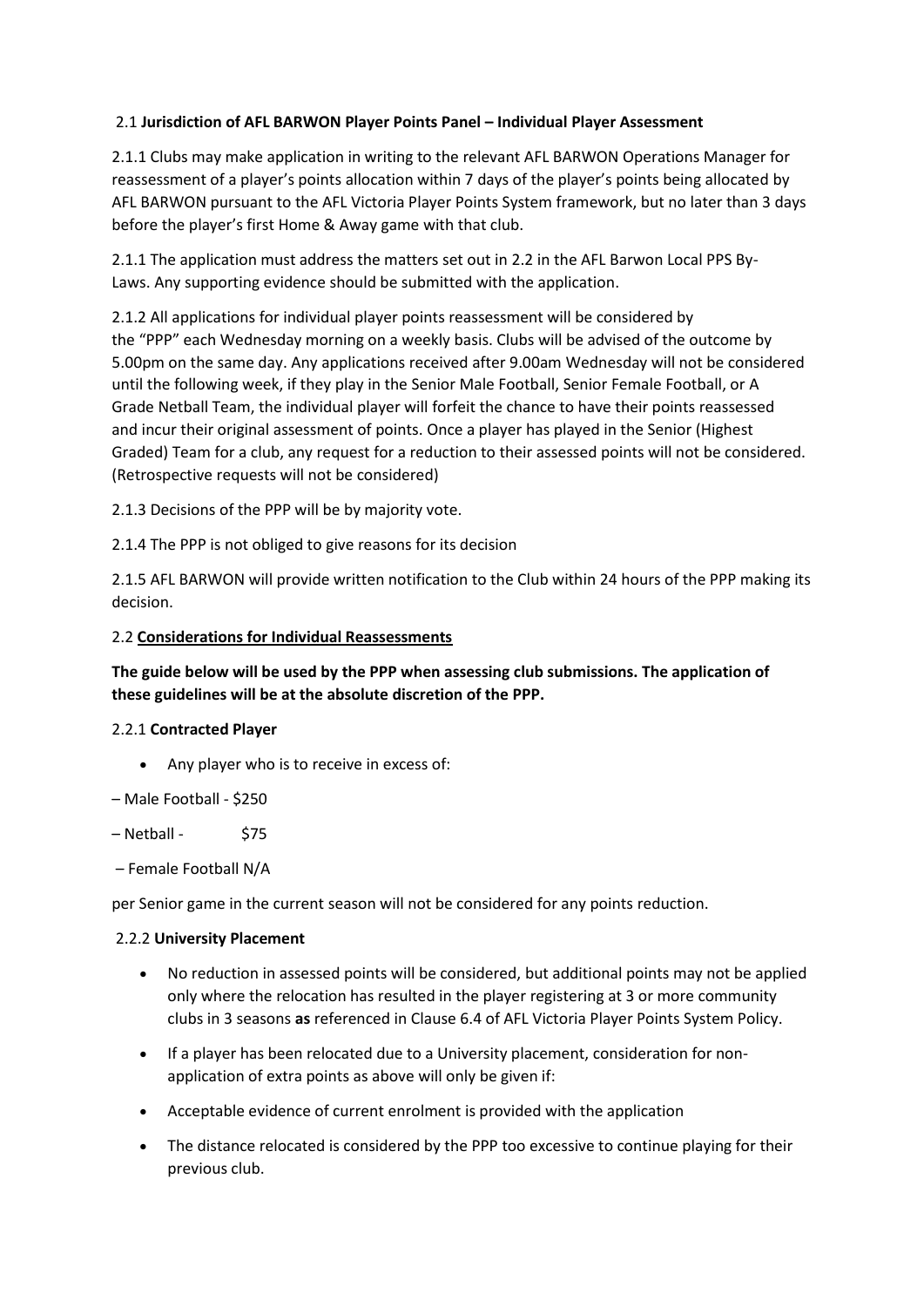# 2.2.3 **Employment**

- No reduction in assessed points will be considered, but additional points may not be applied only where the relocation has resulted in the player registering at 3 or more community clubs in 3 seasons **as** referenced in Clause 6.4 of AFL Victoria Player Points System Policy.
- Consideration will only be given where a player has been relocated by the employer to another area with the same company or government organisation, and if:
- Acceptable evidence of forced employment relocation is provided by the employer with the application
- The distance relocated is considered by the PPP too excessive to continue playing for their previous club

## 2.2.4 **Circumstances that limit playing opportunities**

• Where evidence is provided to support a claim whereby a player was unable through injury or pregnancy (female footballers or netballers) to complete the required games in the previous season to attract a one-point reduction having already been registered at that club.

## 2.2.5 **Playing History**

- Consideration not to apply additional points for 3 clubs in 36 months, or for a transfer from a Premier Competition may be given whereby a player has played less than 5 Senior/Reserve games in either of the 2 previous seasons.
- Consideration not to apply additional points for 3 clubs in 36 months may be given whereby a Netball player has played less than 24 quarters in either of the 2 previous seasons

# 2.2.6 **Age of Player (Male Football only)**

• Consideration may be given to a player aged 19 or under as at the start of the upcoming season coming from an NAB League club outside the AFL Barwon Region, who can demonstrate they are transferring purely for the purpose of playing at the VFL or AFL, and with written approval from their National Under 18 Competition Club & Community club.

#### 3. **Jurisdiction of AFL BARWON PPP – Club Assessment**

AFL Barwon will notify all clubs of their allocated Team Points for the next season by Mid-September in the previous year.

3.1.1 Clubs may make application in writing to the Head of Operations for reassessment of their total club points allocation within 7 days of the Club's points being allocated. Where exceptional circumstances impact a club after this time frame, they may seek special permission from the Head of Operations to apply for consideration.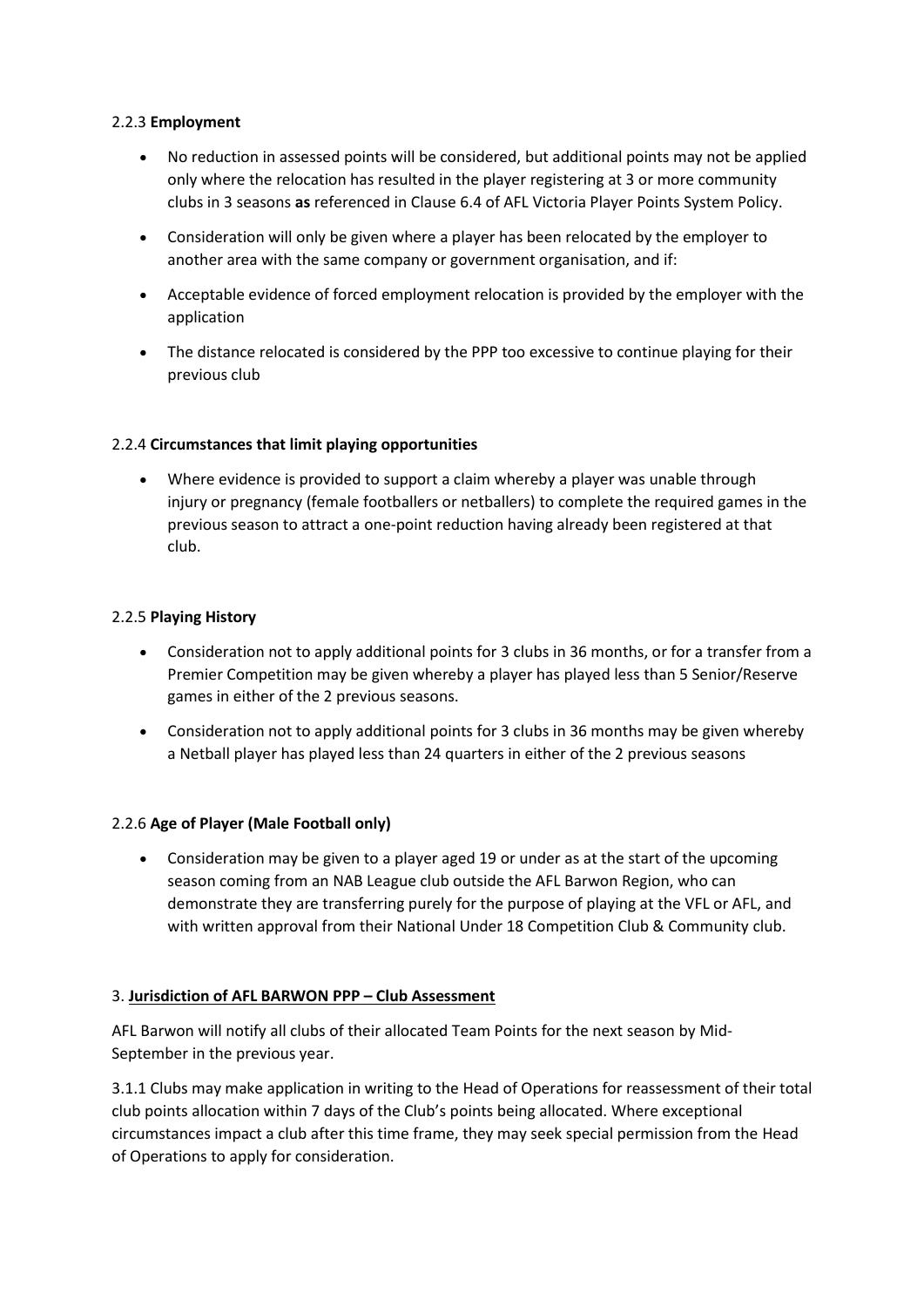3.1.2 The application must set out the Club's reasons for seeking reassessment and must particularly address the matters set out in 3.2 of the AFL Barwon Local PPS By-Laws and be accompanied by all supporting evidence which the Club wants considered.

3.1.3 The AFL BARWON Appeals Committee will consider the application within 7 days of the requested submission date.

3.1.4 Decisions of the AFL BARWON Appeals Committee will be final.

3.1.5 The AFL Barwon Appeals Committee is not obliged to give reasons for its decision.

3.1.6 AFL BARWON will provide a written notification to the clubs within 7 days of the Appeals Committee making its decision.

# 3.2 **Considerations for Total Team Point Reassessments**

**3.2.1 The guide below will be used by the PPP when assessing club allocations for the ensuing year. The application of these guidelines will be at the absolute discretion of the Player Points Panel.**

# 1. **Recent & Sustained Success**

- If the senior team/A Grade Team plays finals in the preceding season 0 points
- If the senior team/A Grade Team finishes in the top 3 in the previous 2 seasons 0 points
- If the senior team/A Grade Team finishes in the top 3 in the previous 3 consecutive seasons – Minus 2 points

Considerations of ladder positions under this assessment will be based on final ladder positions Post Finals

- 2. **Access to new one point players – from the previous season**
- **Men's Football:** Team in highest Underage competition has finished in the bottom 2 of either their league's only division (CDFNL ONLY), Division 2, or been placed in Division 3 or below of multi divisional competitions – 2 points
- **Female Football:** Under 18 Team has been placed in Division 2 or below 2 points
- **Netball:** 17 & Under Team has finished in the bottom 2 of Division 1, or been placed in Division 2 or below – 2 points – or
- Unable to field any Team in the above competitions in the preceding season 3 points

# 3. **Recent Sustained Lack of Success**

- Failed to win a game in preceding season 2 points or
- Finished bottom 2 in preceding 2 seasons 2 points or
- Finished bottom 3 in preceding 3 seasons 2 points
- 4. **Difficulty to recruit and retain due to other factors**
- Clubs who are deemed by the PPP to be disadvantaged by factors such as:
- 1. Geographic Location